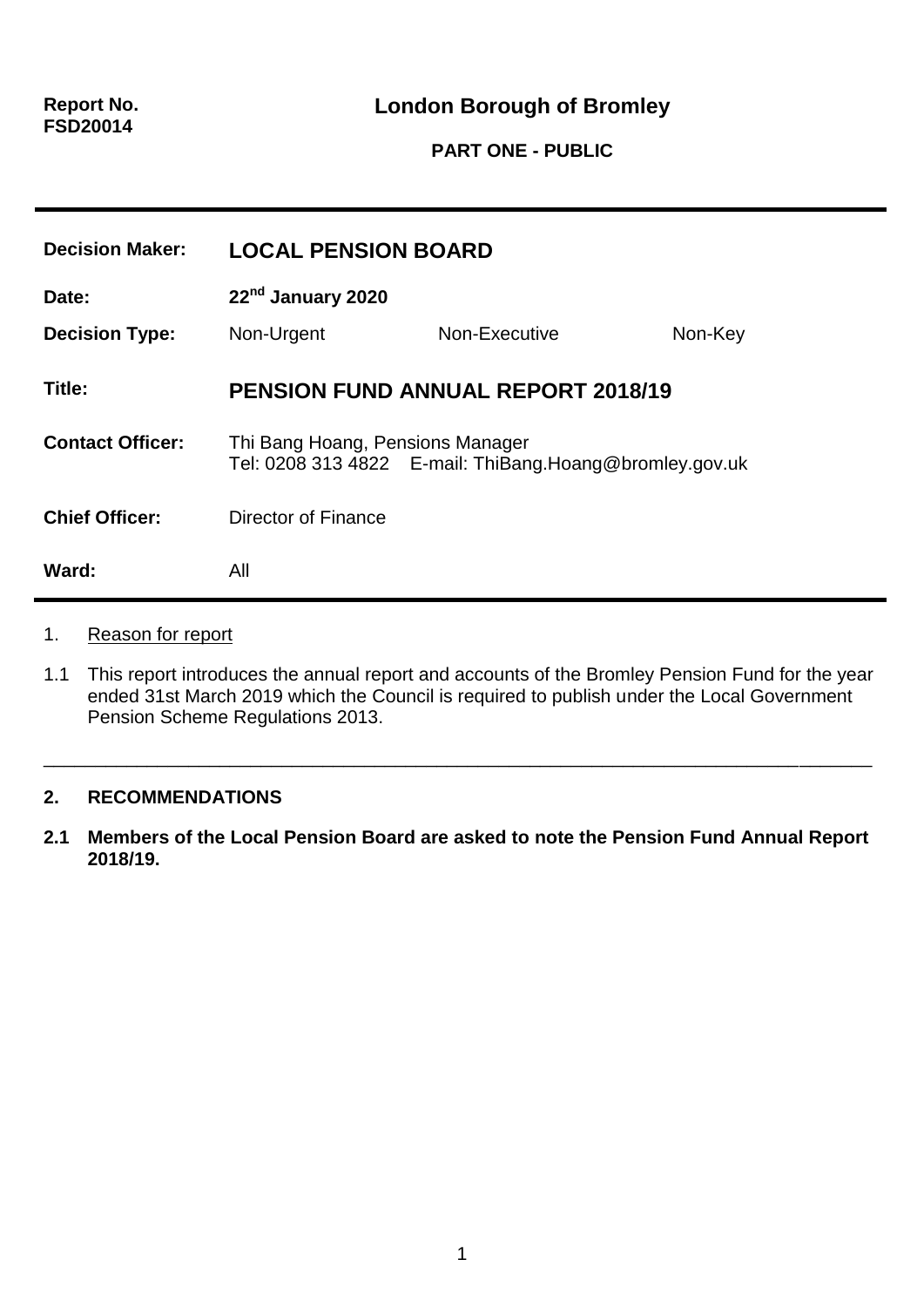### 1. Summary of Impact: N/A

### Corporate Policy

1. Policy Status: Existing Policy. The Council's pension fund is a defined benefit scheme operated under the provisions of the Local Government Pension Scheme (LGPS) Regulations for the purpose of providing pension benefits for its employees.

**\_\_\_\_\_\_\_\_\_\_\_\_\_\_\_\_\_\_\_\_\_\_\_\_\_\_\_\_\_\_\_\_\_\_\_\_\_\_\_\_\_\_\_\_\_\_\_\_\_\_\_\_\_\_\_\_\_\_\_\_\_\_\_\_\_\_\_\_\_\_\_\_\_\_\_\_\_\_\_\_**

**\_\_\_\_\_\_\_\_\_\_\_\_\_\_\_\_\_\_\_\_\_\_\_\_\_\_\_\_\_\_\_\_\_\_\_\_\_\_\_\_\_\_\_\_\_\_\_\_\_\_\_\_\_\_\_\_\_\_\_\_\_\_\_\_\_\_\_\_\_\_\_\_\_\_\_\_\_\_\_\_**

2. BBB Priority: Excellent Council

#### Financial

- 1. Cost of proposal: No Cost
- 2. Ongoing costs: Recurring Cost. Pension Fund audit fee £16k in 2018/19. Total administration cost £4.9m (includes fund manager/actuary/adviser fees, Liberata charge and officer time)
- 3. Budget head/performance centre: Pension Fund
- 4. Total current budget for this head: £40.7m expenditure (pensions, lump sums, etc); £52.5m income (contributions, investment income, etc); £1,039m total fund market value at 31st March 2019)

**\_\_\_\_\_\_\_\_\_\_\_\_\_\_\_\_\_\_\_\_\_\_\_\_\_\_\_\_\_\_\_\_\_\_\_\_\_\_\_\_\_\_\_\_\_\_\_\_\_\_\_\_\_\_\_\_\_\_\_\_\_\_\_\_\_\_\_\_\_\_\_\_\_\_\_\_\_\_\_\_**

**\_\_\_\_\_\_\_\_\_\_\_\_\_\_\_\_\_\_\_\_\_\_\_\_\_\_\_\_\_\_\_\_\_\_\_\_\_\_\_\_\_\_\_\_\_\_\_\_\_\_\_\_\_\_\_\_\_\_\_\_\_\_\_\_\_\_\_\_\_\_\_\_\_\_\_\_\_\_\_\_**

5. Source of funding: Contributions to Pension Fund

#### Personnel

- 1. Number of staff (current and additional): 0.4 FTE
- 2. If from existing staff resources, number of staff hours: c 14 hours per week

#### Legal

1. Legal Requirement: Statutory Requirement Local Government Pension Scheme Regulations 2013 (as amended).

**\_\_\_\_\_\_\_\_\_\_\_\_\_\_\_\_\_\_\_\_\_\_\_\_\_\_\_\_\_\_\_\_\_\_\_\_\_\_\_\_\_\_\_\_\_\_\_\_\_\_\_\_\_\_\_\_\_\_\_\_\_\_\_\_\_\_\_\_\_\_\_\_\_\_\_\_\_\_\_\_**

**\_\_\_\_\_\_\_\_\_\_\_\_\_\_\_\_\_\_\_\_\_\_\_\_\_\_\_\_\_\_\_\_\_\_\_\_\_\_\_\_\_\_\_\_\_\_\_\_\_\_\_\_\_\_\_\_\_\_\_\_\_\_\_\_\_\_\_\_\_\_\_\_\_\_\_\_\_\_\_\_**

2. Call-in: Not Applicable.

#### Procurement

1. Summary of Procurement Implications: N/A

## Customer Impact

1. Estimated number of users/beneficiaries (current and projected): 6,316 current active members, 5,746 deferred pensioners and 5,370 pensioner members (for all employers in the Fund) as at  $31<sup>st</sup>$  March 2019.

**\_\_\_\_\_\_\_\_\_\_\_\_\_\_\_\_\_\_\_\_\_\_\_\_\_\_\_\_\_\_\_\_\_\_\_\_\_\_\_\_\_\_\_\_\_\_\_\_\_\_\_\_\_\_\_\_\_\_\_\_\_\_\_\_\_\_\_\_\_\_\_\_\_\_\_\_\_\_\_**

#### Ward Councillor Views

- 1. Have Ward Councillors been asked for comments? N/A
- 2. Summary of Ward Councillors comments: N/A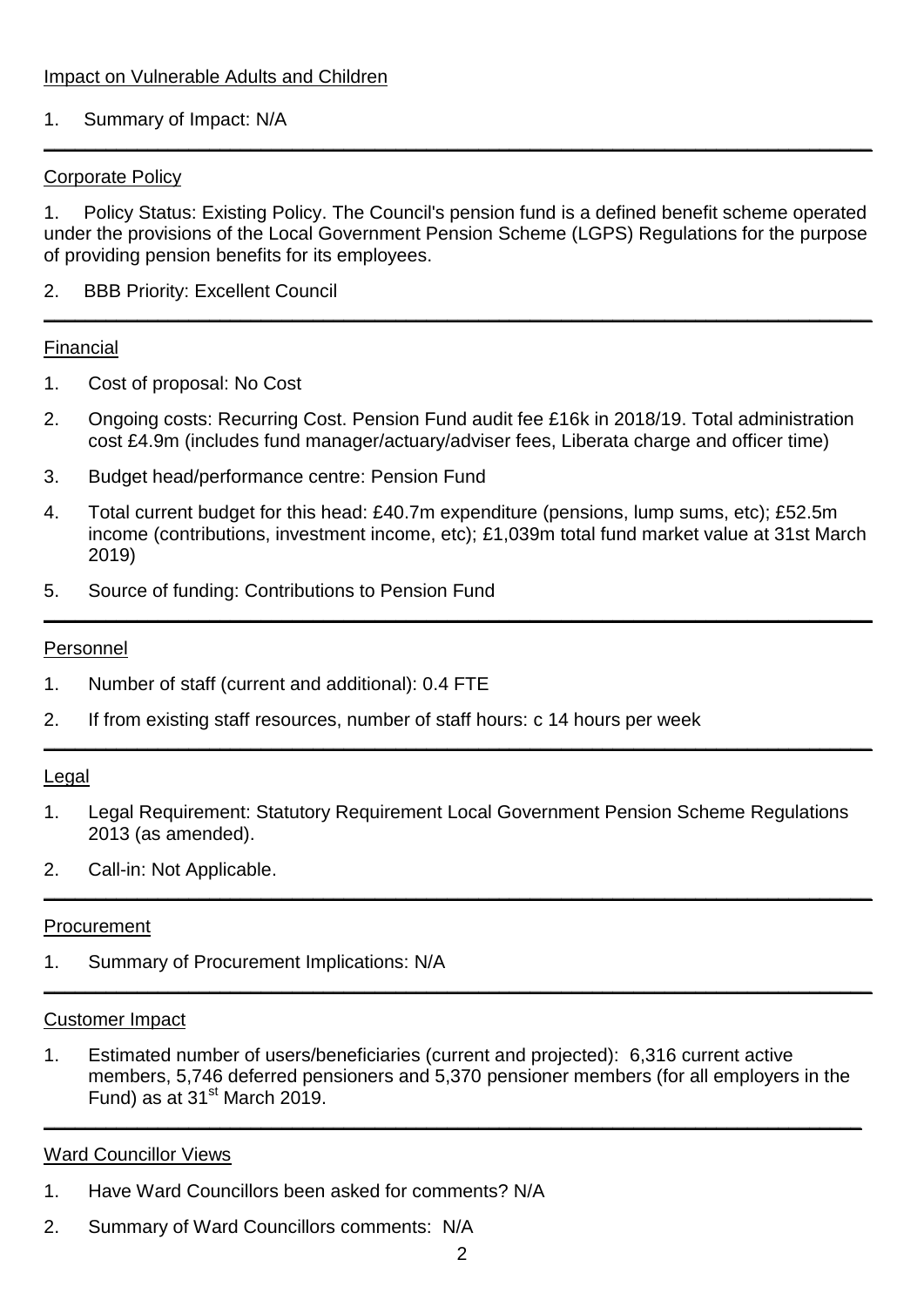# **3. COMMENTARY**

- 3.1 The Pension Fund is required by the Local Government Pension Scheme Regulations 2013 to publish an annual report and statement of accounts. The Regulations set out what is to be included within the report and require the report to be published by 1st December. Furthermore, the Regulations require an administering authority to have regard to guidance given by the Secretary of State and the Fund has complied fully with the Regulations and guidance. The annual report for 2018/19 is attached at Appendix 1 and was published before 1st December in line with LGPS regulations.
- 3.2 The Pension Fund accounts were approved by the General Purposes and Licensing Committee on 28<sup>th</sup> November 2019, following completion of the audit. The Annual Report (incorporating the accounts) was reported to the Pensions Investment Sub Committee on 3<sup>rd</sup> December 2019.
- 3.3 The Annual Report is provided to the Local Pension Board for oversight purposes and is attached at Appendix 1. The total net assets increased to £1,039m as at 31st March 2019 (£967.0m as at 31st March 2018). The Fund Accounts and Net Assets Statement can be found on pages 39 to 59 of the annual report.
- 3.4 The total membership of the fund increased from 16,920 as at 31st March 2018 to 17,432 as at 31st March 2019, when it comprised 6,316 employees, 5,370 pensioners and 5,746 deferred members. Payments into the Fund from contributions (employee and employer), transfers in and investment income totalled £54.9m in 2018/19 (£41.6m in 2017/18) and payments from the Fund for pensions, lump sums, transfers out and administration totalled £42.8m (£40.9m in 2017/18). Details of this can be found in the Pension Fund Revenue Account statement on page 59 of the annual report.

# **4. IMPACT ON VULNERABLE ADULTS AND CHILDREN**

N/A

# **5. POLICY IMPLICATIONS**

5.1 The Council's Pension Fund is a defined benefit scheme operated under the provisions of the Local Government Pension Scheme (LGPS) Regulations 2013 (as amended), for the purpose of providing pension benefits for its employees. The investment regulations (The LGPS (Management and Investment of Funds) Regulations 2016) allow local authorities to use all the established categories of investments, e.g. equities, bonds, property etc. and to appoint external investment managers who are required to use a wide variety of investments and to comply with certain specific limits. Under the 2013 Regulations, an annual report is required to be published by 1st December.

## **6. FINANCIAL IMPLICATIONS**

6.1 These are summarised in the body of the report and more details are provided in the relevant sections of the annual report. The fee for the separate audit of the pension fund accounts and annual report was £16k in 2018/19 (£21k in 2017/18) and this was charged to the Pension Fund.

## **7. PERSONNEL IMPLICATIONS**

N/A